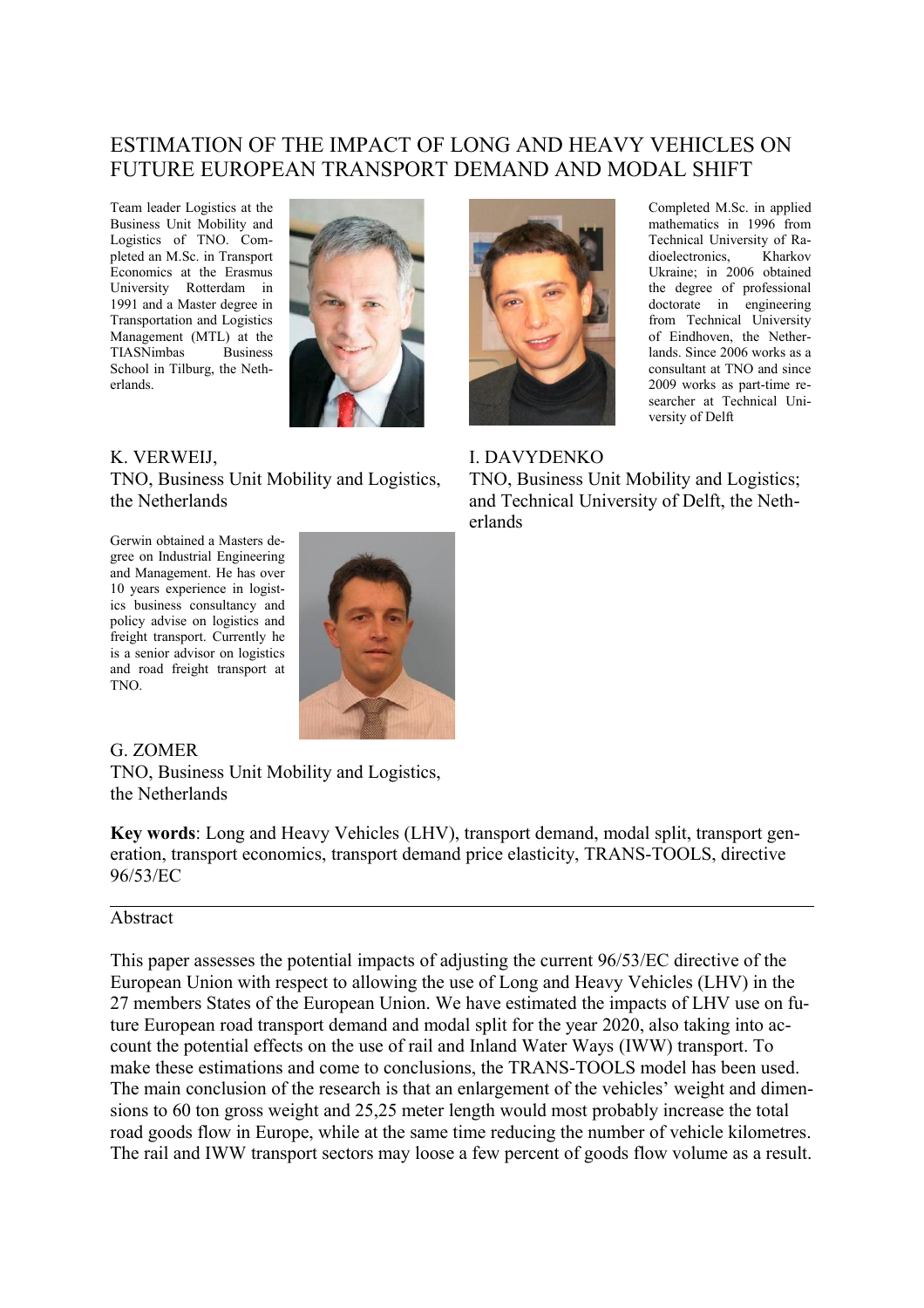This paper is based on inputs for a study that was conducted for the European Commission in 2008 (TML, 2008).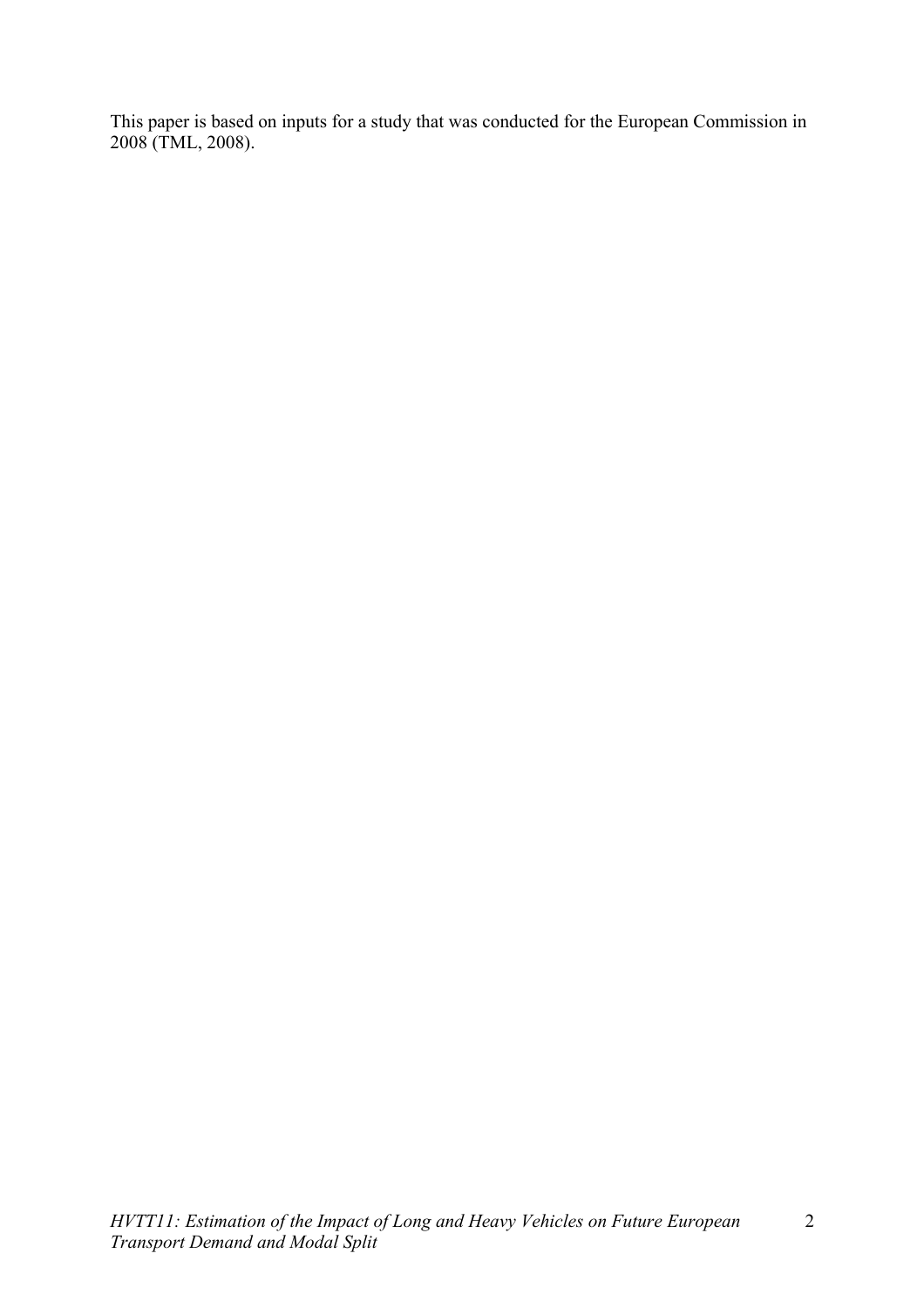### **1. The use of LHVs in Europe: what is at stake?**

Currently, the directive 96/53/EC sets the rules and guidelines over Heavy Goods Vehicles (HGV) weights and dimensions in Europe. The limits on HGV vehicle size and weight in the European Union are the following: the maximum length is 18.75 meters and maximum weight 40 tonnes gross; in case of intermodal operations the weight maximum is 44 tonnes. Nonetheless, individual Member States can still set their own national limits on HGV weights and dimensions, the directive governs just the pan-European standards. In practice, several EU Member States are currently using more extended limits. Sweden and the Netherlands, for ex ample, both use LHVs with a length of up to 25.25 meters and weight up to 60 tonnes, but these vehicles are limited in use to the Member State's boundaries and cannot cross the borders. Most of the other Member States have not adjusted their national regulations, such that the maximum dimensions of the 96/53/EC directive still apply in these countries.

The EU Member States that allow the operation of road freight vehicles with higher weights and/or dimensions within the national borders are on the whole positive about the use. In Sweden, more than 50% of all road tonne-kilometres are transported by LHVs (VTI, "The effects of long and heavy trucks on the national transport system", 2008), while in the Netherlands almost 400 exemptions for using an LHV have been given out to road transport companies by November 2009. Taking these results into account, there is a discussion concerning a possible extension of the maximum weights and dimensions for road transport in Europe. The benefits of such an extension are among others that LHV operators could perform crossborder operations, and improve road transport efficiency and sustainability. On the other hand, such an enlargement of the EC directive could change the European transport playing field, especially in respect to transport demand, modal split, safety, infrastructure, energy efficiency and emissions.

This paper focuses on mapping the potential effects of using LHVs on an Europe-wide scale, and provides information over the estimated economic impact of using LHV on European transport demand and modal split. It deals with the issues of road transport generation, the impact on road traffic intensity and on modal split, namely road, rail and Inland Water Ways (IWW) transport volumes. The presented results are based on input for a study commissioned by the European Commission on effects of adapting 96/53/EC directive (TML, 2008, see for complete study http://ecstudy.hvwd.free.fr).

What are the most important mentioned effects on the use of LHVs by the stakeholders? On the one hand, LHVs can transport up to 50% of volume extra and therefore can lower transport cost substantially. On the other hand, there are strong fears among combined transport operators and environmental groups that LHV could substantially change the transport market and affect the rail and IWW transport market, thus making land transport in Europe less sustainable. The paper addresses the issue of future road transport volume generation and the impact on modal split in the year 2020, when LHVs could be implemented on a large scale throughout Europe.

#### **2. The Future Use of LHVs in Europe: Contrasting Opinions**

Many European stakeholders have strong and diverging opinions on the possible impacts of the large-scale use of LHVs in Europe in the future. In order to give room for their opinions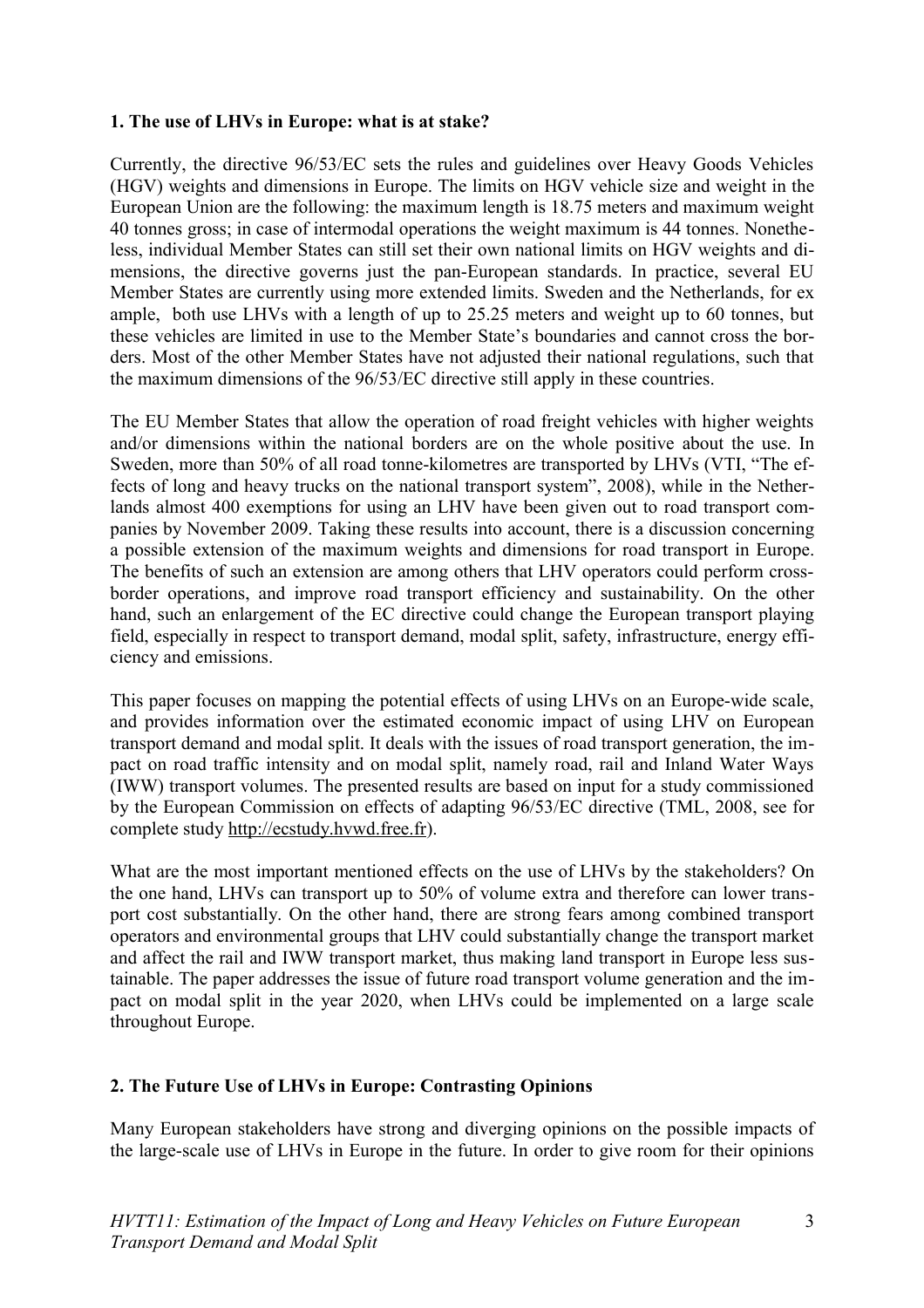over the use of LHVs, several workshops and stakeholder meetings were organized. The following stakeholders have put forward their arguments during the study in 2008:

The opponents of LHVs are mainly:

- Rail  $&$  combined transport operators or associations;
- Several governments or administrations in charge of transport and/or infrastructure;
- Associations defending the protection of the environment, directly or indirectly.

As to supporters of LHVs, they are essentially:

- Road hauliers (through their trade unions, if not hauliers themselves);
- Shippers/manufacturers (automobiles, telematics, tires, etc.).

The main arguments of supporters in favour of LHV use are:

- Fuel consumption and  $CO<sub>2</sub>$  emissions: at least -10 %.
- Road safety: no impact or even beneficial when assuming that the total number of trucks on roads decreases.
- Road congestion: an efficient way to decrease congestion. Expectations: 7 to 10 % fewer trucks on roads, 33 % fewer trips needed to transport the same amount of goods since 2 LHVs would replace 3 traditional trucks.
- Transport costs: -10 to -25 % depending on vehicle combinations.
- Payload:  $+30$  to  $+50$  %.
- Modal shift: a limited modal shift of maximum 5% overall on the opposite it is possible that intermodality is encouraged because the use of LHVs can be combined with existing intermodal units.
- Road longevity and road wear:  $+15\%$  road longevity,  $-22\%$  road wear.

The main arguments of opponents against LHV use are:

- Fuel consumption and  $CO<sub>2</sub>$  emissions: modal shift would cause an increase in fuel consumption and  $CO<sub>2</sub>$  emissions, from 5 to 10%. Empty runs with LHVs would worsen this problem. There would be a contradiction between these results and the EU targets for sustainable mobility.
- Transport demand and road congestion: road transport being more competitive, 3 smaller trucks would be replaced by 3 longer trucks; "Low-cost" road transport will generate extra demand and thus will not be able to reduce congestion.
- Combined transport volumes: -14 % to -55 % tonne-km according to studies; loss of market shares in long distance transport.
- Single wagonload volumes: -12 to -25 % tonne-km according to studies; single wagon transport services may be stopped.
- Road safety: the severity or even the number of accidents may increase with longer and heavier vehicles.
- Infrastructure: bridges and tunnels would be at risk. As road networks were not designed for more than 40t vehicles and/or underdeveloped in certain countries, allowing LHVs would require very large investments.
- Country planning: imbalances between territories where LHVs would operate and the others could occur. There could be competition to implement "swap" stations near the main roads.

When it comes to comparing the positions of the various stakeholders with reference to their country of origin, Stakeholders in Europe can be roughly divided in two parts: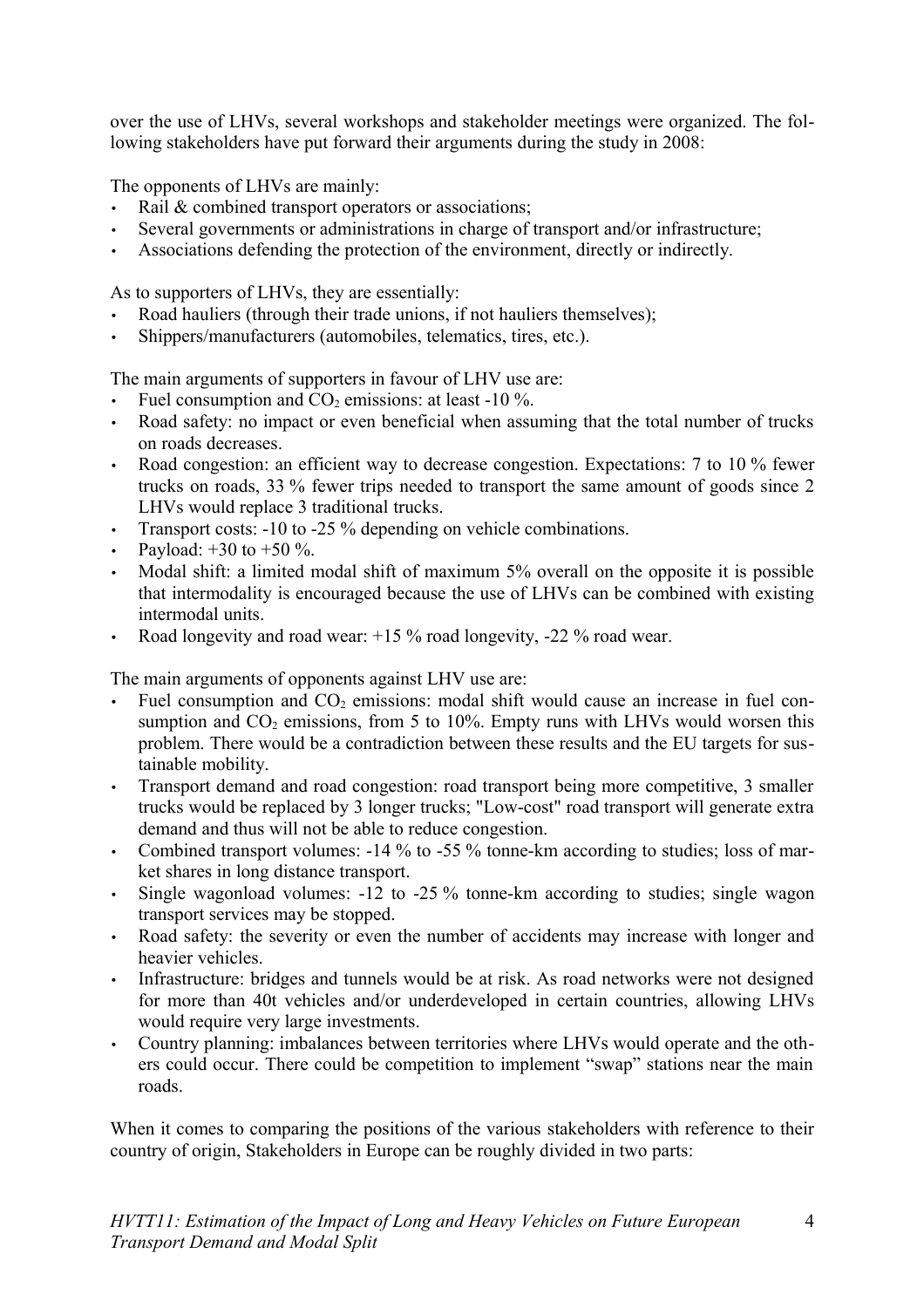### • *LHV supporters*

North European countries are mostly in favour of LHVs. If not already users of LHVs, they (Denmark and Norway) are considering trials in the near future. Certain German regions and the Netherlands have already gathered experience concerning LHVs, thanks to their experiments and could therefore be associated to this first group of countries.

### • *Cautious or opponents*

The most Central and Western Europe countries seem to be much more cautious regarding LHVs. Countries such as Austria and Hungary have made official statements to show their opposition to any adaptation of directive 96/53. Some Länder in Germany have experimented with longer and/or heavier vehicle combinations but on a Federal level, Germany has clearly expressed its opposition to LHVs on the German roads. For this reason, Germany also fits in the group of countries with reservations about LHVs. Since France has not yet made a decision on organising trials, it may be regarded as part of the group of "the cautious".

Therefore, the stakeholder meetings and workshops showed a wide range of arguments exchanged, mainly dependent on affiliation of the parties expressing their opinion. To clarify the impact of LHV in a methodologically sound way in the study, we employed two methods: the first one is an analytical approach which used transport price elasticities and the second one, a modelling approach, which used the comprehensive transport model TRANS-TOOLS.

# **3. Using LHVs in Europe: an Analytical Approach**

In order to assess the possibilities in a general way, first an analytical study of the changes in European transport systems due to the introduction of LHVs was made. This allowed a first validation of the estimated impacts of LHVs on European transportation demand flows, conceptualising the opportunities at an aggregate level. In this analytical approach, we have identified the following most important factors that are of relevance. Below we briefly describe these factors:

1. *Share of LHVs in total transportation* is expressed as a number of tonne-km carried out by LHVs.

2. *The LHV cost discount* is fixed at 20 % on a tonne-km basis (based on pilot results in The Netherlands, Sweden and Finland)

3. *LHV extra capacity* in comparison to HGV is fixed at 50% (60 t and 25.25 m LHV versus 18.75m and 40 tonne normal HGV).

4. *The rail transport demand price cross-sensitivity* shows how rail transport demand is sensitive in respect to road transport cost. The cross-sensitivity shows what happens with rail transport volumes as a result of change in road transport price.

5. *Road transport demand price elasticity*. This variable is responsible for generation of extra transport demand if price of transport decreases. Actually there is no single literature source that can unambiguously identify this parameter. For the purpose of the study we looked at values of -0.3, -0.6, -0.9 and -1.2.

# **3.1. Estimation of Impact of LHV Use on Road Transport Demand and Flow**

The figure below illustrates the estimated level of transport demand generation as the result of the use of LHVs in Europe and the impact on the infrastructure. The result of the figure should be read in the following way. The base situation is that 100 % of road transport de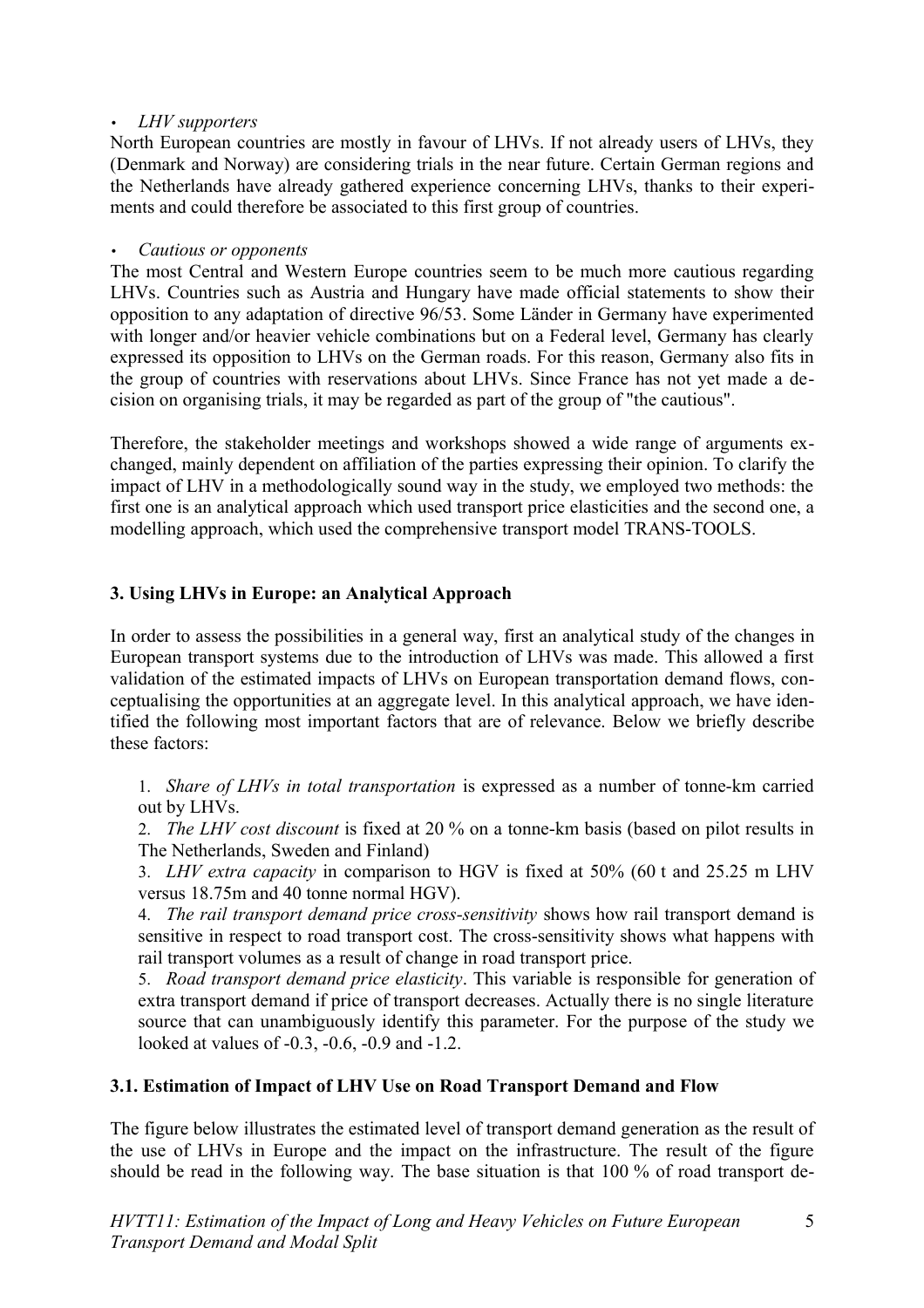mand and vehicle kilometres are made when there are no LHVs on the roads. When the share of LHVs in use in Europe goes up, there will be extra generated demand for road transport but also (for selected elasticity values) fewer vehicle-kilometres made in total. It should be noted that road price demand elasticity is strongly related to tonne-km of cargo transported (as opposed to volume expressed in tonnes).



**Figure 1 — Extra road transport demand and traffic generation**

The conclusion is that the higher (in absolute terms) the road price sensitivity is, the more transport demand is generated. On the other hand, there is also a substantial decrease in the total number of vehicle kilometres driven because the LHVs can take 50% more freight. There is a substantial decrease in the total number of vehicle kilometres within the range of plausible road transport price elasticity values. Thus, the conclusion from this analytical exercise is that the use of LHVs would lead to more goods transported (up to 11% more with road transport price elasticity of -1.2), while at the same time there will be fewer vehicle kilometres (down to 14 % with road transport price elasticity of -0.3) , in other words less traffic and less congestion.

# **3.2. Estimation of Impact of LHV Use on Rail Freight Transport in Europe**

The same analytical approach has been used to estimate the impact of LHV on rail transport volumes in Europe. The figure below shows the dependencies between rail freight transport demand and the use of LHVs in Europe, expressed in tonne-km (Y-Axis) on the share of road transport done by LHVs, given road price demand sensitivity and corresponding rail crosssensitivity. The "BASE" situation refers to 2005 transport volume levels, the "2020" situation starts from the increased volume in 2020, assuming a growth of total transport by some 60% between 2005 and 2020, based on TRA.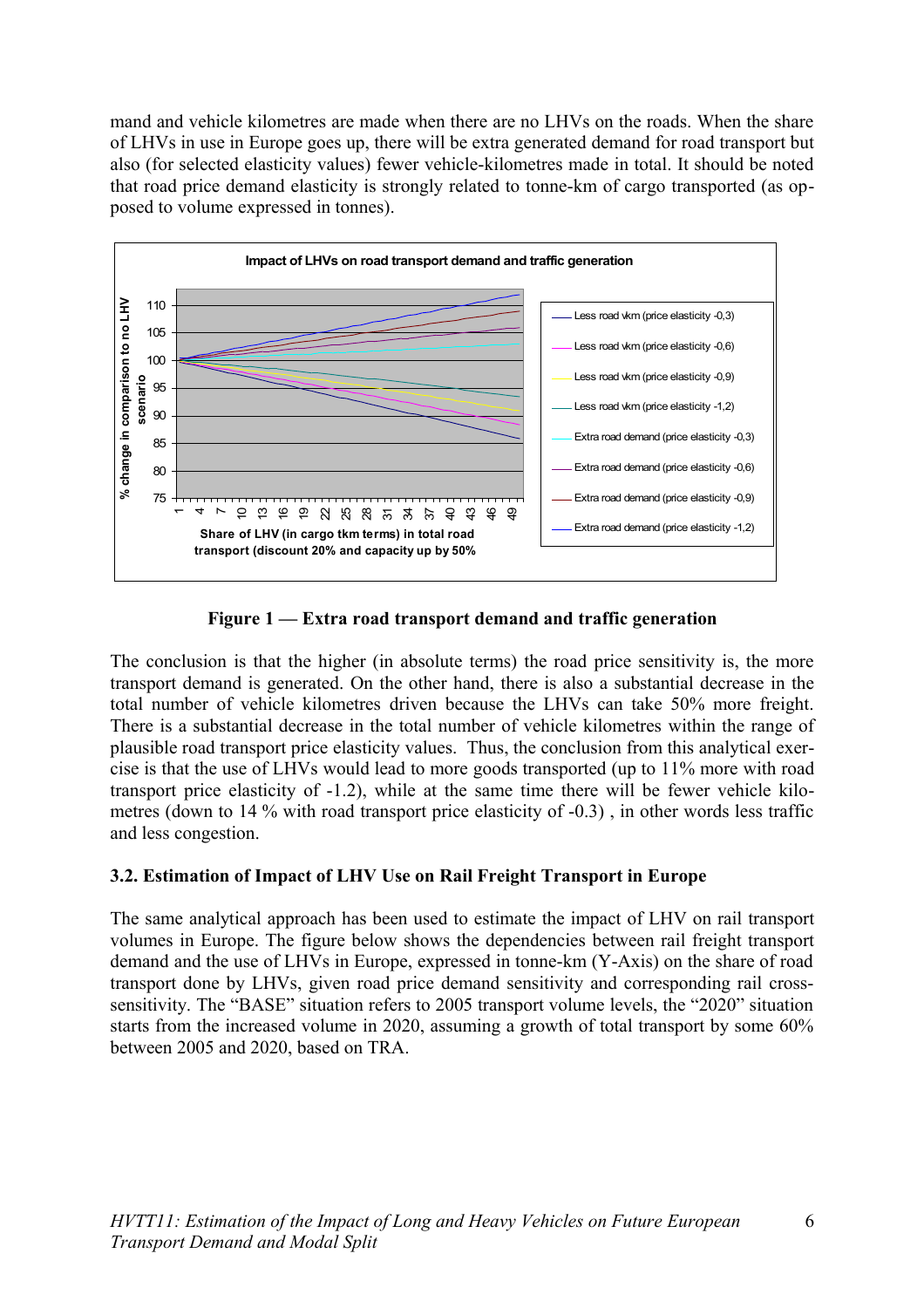

#### **Figure 2 — Impact of LHVs on rail transport demand, base year 2005 and future year 2020**

The conclusion from this analytical approach is that the use of LHVs in Europe negatively influences European rail freight volumes. As the figure shows, a reasonable range of impact is a 5 - 15 % decrease of tonne-km in rail transport in comparison to the situation with no LHVs. However, it should be taken into account that the projected growth of rail freight transport in Europe is 60.8 % between 2005 and 2020 (based on TRANS-TOOLS projections). If this projection is taken into account, then there will still be substantial growth of rail transport, even if LHVs are allowed throughout Europe. In practice, we talk about somewhat slowed-down growth of rail volumes, from some 3 - 4 % per year without LHV to 2.5 - 3.5 % per year with LHV.

This concludes the results of the analytical approach that were used for a first estimation, and have been based on the use of transport demand price elasticity and other assumptions. The next section presents the more detailed results for the economic effects of LHV use where the comprehensive European transport model TRANS-TOOLS is applied.

# **4. Using LHVs in Europe: the TRANS-TOOLS Modelling Approach**

The recently set-up TRANS-TOOLS model forecasts the macro freight transport flows in Europe based on global economic trends. The model was commissioned by the European Commission and plays an important role in calculating the effects of future European transport policies. To employ the model for this research question, assumptions were made in the following categories:

- 1. Road transport demand price elasticity
- 2. Commodity groups and their share in LHV transport

*HVTT11: Estimation of the Impact of Long and Heavy Vehicles on Future European Transport Demand and Modal Split*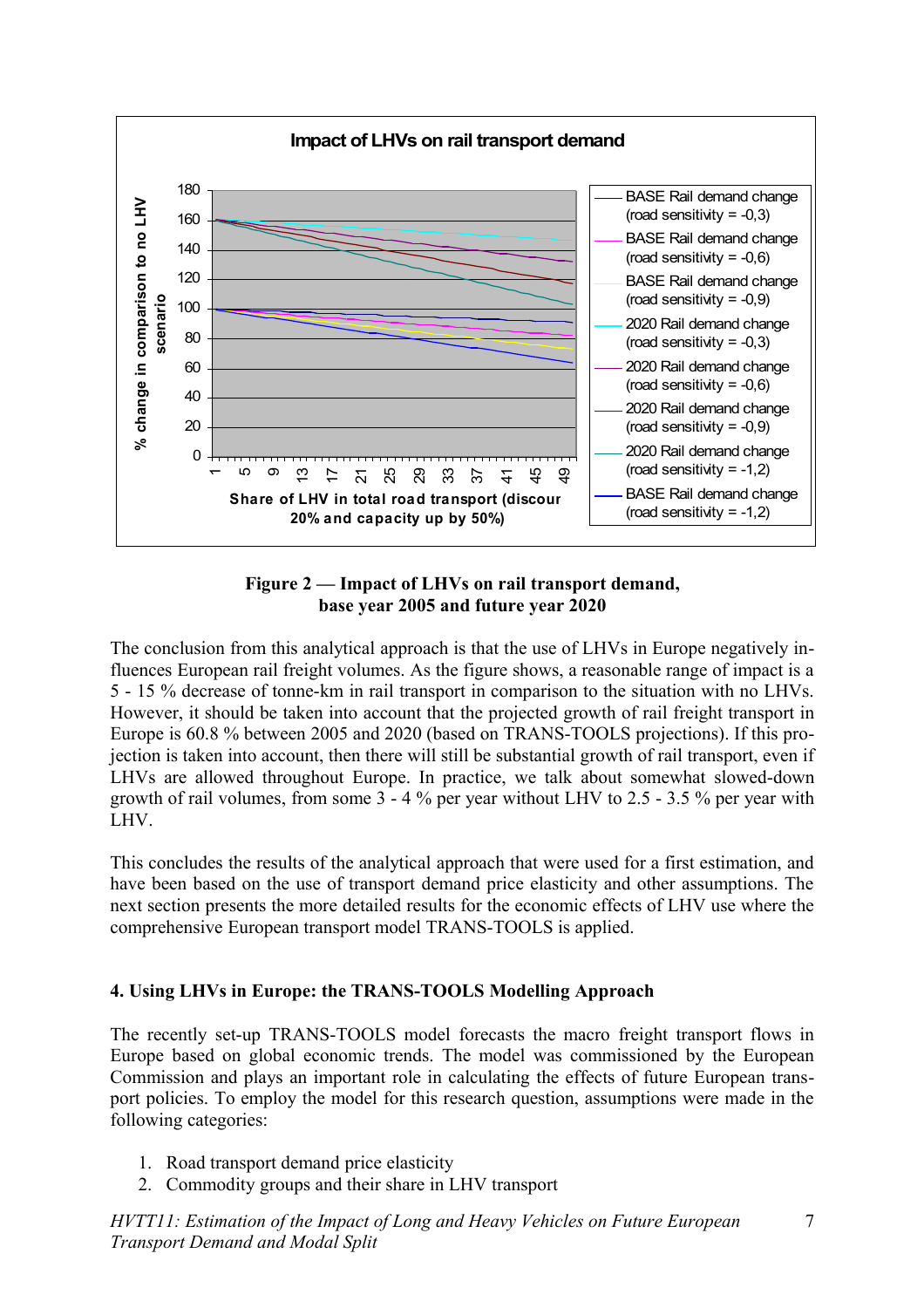- 3. LHV extra capacity in comparison to currently used vehicles
- 4. LHV transport cost discount factor
- 5. Average vehicle load factors
- 6. Determination of LHV share in transport flow.

More details over assumptions can be found in the study report (TML, 2008). TNO has modelled four scenarios in TRANS-TOOLS:

1. *Scenario 1: "Business as usual".* This the reference scenario which assumes no changes to the road transport equipment constraints that were valid in 2000. It means that this scenario excludes any type of LHV from European transport networks; however, it includes national extensions on permitted weight, up to 44 tonne gross, which were applicable in 2000.

2. *Scenario 2: "LHV Full option": Europe-wide permission of 25.25 m 60 t trucks*. These LHVs trucks are allowed on all European motorways (i.e. backbone roads). The usage of LHVs on regional roads may be restricted: the restriction does not have a big influence on economics of LHV operation, i.e. there is a limited set of roads where LHVs are forbidden.

3. *Scenario 3: "Corridor/Coalition": LHVs of 25.25 m 60 t are allowed in some countries, while Europe-wide only 18.75 m 40 t trucks are allowed*. This scenario is a mix of scenarios 1 and 2. There is a group of countries that permit LHVs on their motorways, possibly putting some restrictions for the usage of regional roads, while the rest stick to the current restrictions (40t 18.75m). We include into the coalition 6 European countries: The Netherlands (NL), Belgium (BE), Germany (DE), Sweden (SE), Finland (FI) and Denmark (DK).

4. *Scenario 4: "Intermediate": Europe-wide permission of up to 20.75 m 44 t trucks***.** This scenario represents a gradual increase in vehicle constraints, namely 10% of carrying capacity. The choice of dimensions and constraints is "realistic" and reflects wishes of car transporters and chemical industry.

In this paper, we present the results of Scenario 2, which estimates the situation when LHVs are allowed in all EU countries. This scenario presents the largest impacts of LHVs on transport demand and modal split in Europe, while the results of the scenarios 3 and 4 represent outcomes between the results of scenarios 1 and 2. The results are presented as percentage changes in comparison to the Business as Usual reference scenario 1. For the results of other scenarios we refer the reader to the full study report (TML, 2008).

The following figure presents the results of scenario 2 calculations in TRANS-TOOLS for the impact of LHV use in 2020 in respect to two parameters per EU Member State: tonne-kilometre volume growth and change in traffic intensity expressed in vehicle-kilometres. The parameters are presented in relative form, reflecting percentage change in respect to the reference Scenario 1.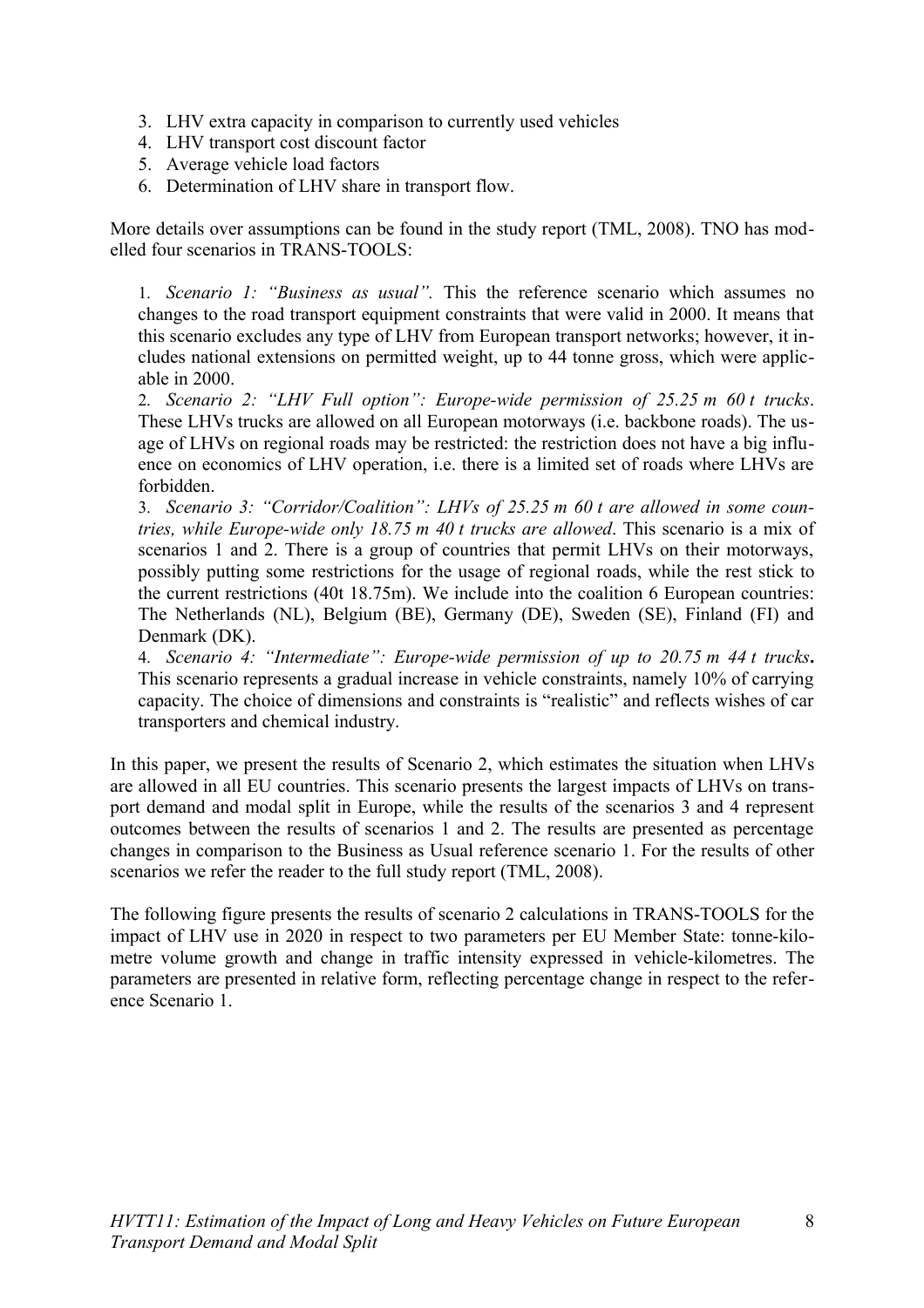

**Figure 3 — Results of scenario 2 modelling on road transport volumes**

The main conclusion from this figure is that European road transport volumes are only modestly affected by the use of LHVs. However, there will be a substantial decline in vehicle-km travelled since approximately 13% of HGV trips become redundant due to the fact that LHVs can take up to 50% more loads.

The next figure below shows the possible maximum impact of LHVs on rail and Inland Water Ways (IWW) transport volumes in Europe in respect to tonne volumes carried. The parameters presented in relative form, reflecting percentage change in respect to the reference Scenario 1.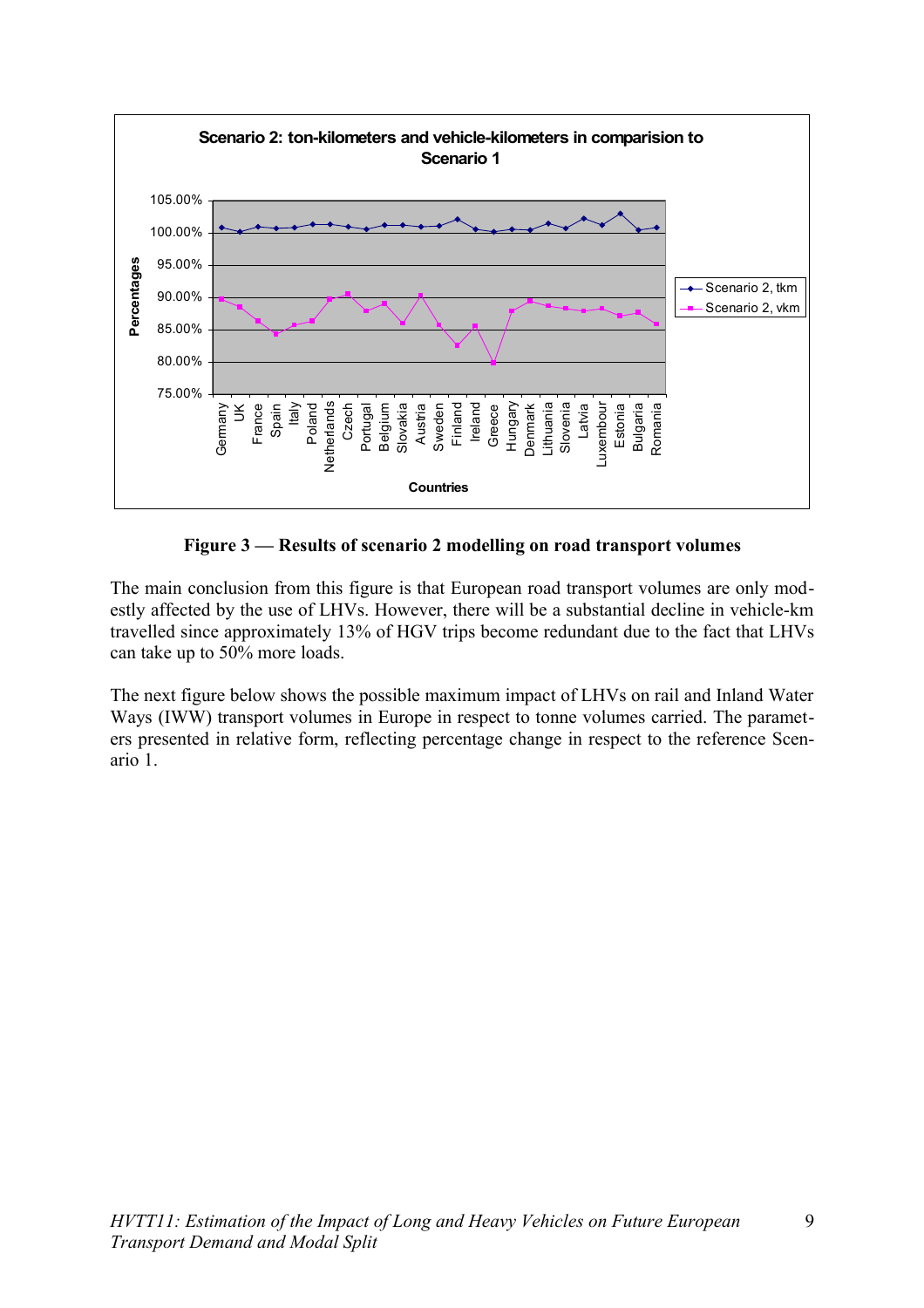

**Figure 4 — Results of scenario 2 modelling: impact on modal split**

Note: the countries such as Spain, Portugal and some other do not have noticeable IWW transport volumes. For these countries, the share of IWW does not change (i.e. the change is from negligible to negligible), but these countries are an intrinsic part of algorithm executions.

The main conclusion from this figure is that the total aggregate effect of LHV use in Europe on the European rail and inland waterway tonne volumes is a modest 3.8 % reduction in rail tonne-volumes and 2.9 % decrease in inland waterway tonne-volumes (weighted averages). The largest European transport markets, which are on the left side of the figure, are affected somewhat more than average in respect to rail: of the largest 5 European markets, only in the UK is rail affected less than the average of 3.8 %. Big countries with clear aggregation centres such as Spain, Italy and Finland are affected more than smaller and more uniformly developed ones (in terms of geographical distribution of economic activity).

#### **5. Conclusions**

In this paper, we discussed the effects of a possible adjustment of the European directive 96/53/EC that governs heavy vehicles' weights and dimensions in the European Union . The European stakeholders are strongly divided over the overall effects of a possible increase in vehicle weights and dimensions for trucks in Europe. Broadly speaking, shippers, manufacturers of trucks and road transport operators are in favour of LHVs, while combined transport operators and environmental groups are strongly opposed to it.

As there was and is no consensus over the impact of the use of LHVs on European transport volumes and for society at large, we calculated the possible impacts of LHV use with two methods: a general analytical and a detailed modelling approach. Both methods show a rather

*HVTT11: Estimation of the Impact of Long and Heavy Vehicles on Future European Transport Demand and Modal Split* 10